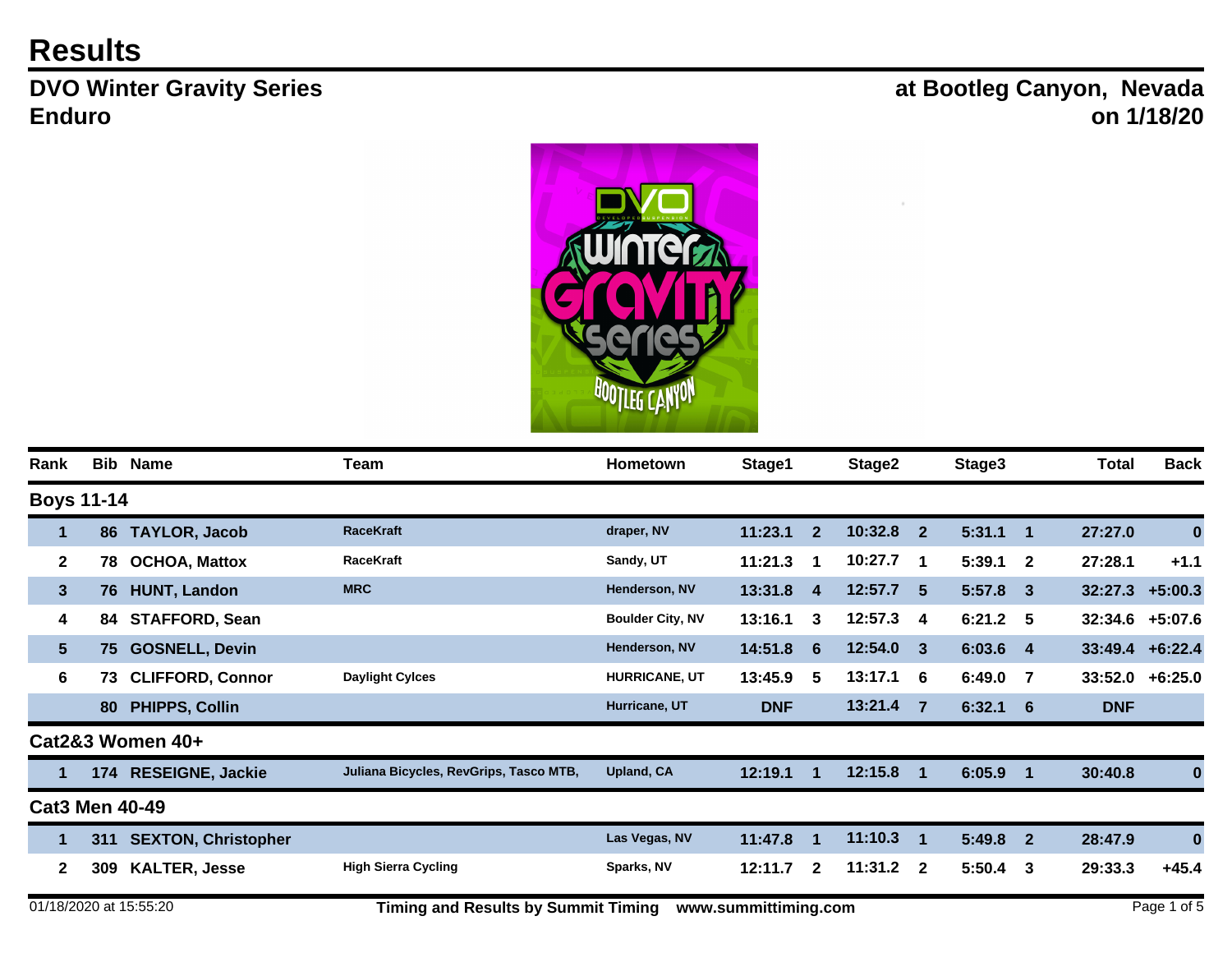| Rank           |                       | <b>Bib Name</b>           | Team                                  | Hometown          | Stage1    |              | Stage2                 |                         | Stage3     |                  | <b>Total</b> | <b>Back</b> |
|----------------|-----------------------|---------------------------|---------------------------------------|-------------------|-----------|--------------|------------------------|-------------------------|------------|------------------|--------------|-------------|
| 3              | 228                   | PHIPPS, Logan             |                                       | Hurricane, UT     | 12:17.2   | -3           | $11:45.\overline{5}$ 3 |                         | 5:48.0     | - 1              | 29:50.7      | $+1:02.8$   |
| 4              | 320                   | <b>RYAN, Patrick</b>      |                                       | las Vegas, NV     | 12:47.8   | 4            | 11:54.5                | $\overline{\mathbf{4}}$ | 6:03.9     | 5                | 30:46.2      | $+1:58.3$   |
| 5              | 322                   | <b>BECKER, Michael</b>    |                                       | Las Vegas, NV     | 13:49.4   | 5            | 13:03.7                | $\sqrt{5}$              | 6:02.6     | $\overline{4}$   | 32:55.7      | $+4:07.8$   |
|                | <b>Cat3 Men 30-39</b> |                           |                                       |                   |           |              |                        |                         |            |                  |              |             |
| 1              |                       | 321 VAN WAY, Sullivan     |                                       | Carencro, LA      | 11:48.7   | 1            | 11:24.3                | $\overline{1}$          | 5:49.6     | $\blacksquare$   | 29:02.6      | $\bf{0}$    |
|                | <b>Cat3 Men 15-18</b> |                           |                                       |                   |           |              |                        |                         |            |                  |              |             |
| 1              |                       | 326 TOBIN, Jake           | <b>Havasu bike and fiteness</b>       | lake Havasu city, | 10:56.2   | - 1          | 9:57.8                 | $\blacksquare$          | 5:31.2     | $\blacksquare$ 1 | 26:25.2      | $\bf{0}$    |
| 2              | 300                   | <b>BLANCHARD, Logan</b>   | TASCO, transition, dvo                | Lake Havasu City, | 11:15.6   | $\mathbf 2$  | 10:02.3                | $\overline{2}$          | 5:31.5     | - 2              | 26:49.4      | $+24.2$     |
| 3              | 327                   | <b>LIVERMORE, Collin</b>  | <b>Elite Team Realty</b>              | Lake Havasu Clty, | 12:36.2   | 3            | 11:38.9                | 3                       | 6:01.5     | - 3              | 30:16.6      | $+3:51.4$   |
|                | <b>Cat3 Men 19-29</b> |                           |                                       |                   |           |              |                        |                         |            |                  |              |             |
| 1.             |                       | 304 FRANEK, Tyler         |                                       | Las Vegas, NV     | 11:11.6   | $\mathbf{1}$ | 10:30.6                | $\blacksquare$ 1        | 5:23.1     | $\blacksquare$   | 27:05.3      | $\bf{0}$    |
| $\mathbf{2}$   |                       | 305 HARRISON, Jake        |                                       | Reno, NV          | 13:14.9   | $\mathbf{2}$ | 12:39.5                | $\mathbf{2}$            | 6:11.5     | -2               | 32:05.9      | $+5:00.6$   |
|                |                       | Cat2&3 Men 50+            |                                       |                   |           |              |                        |                         |            |                  |              |             |
| 1.             |                       | 233 CHALLONER, Mark       | <b>Sun-N-Spokes</b>                   | Sierra Vista, AZ  | 10:56.7   | $\mathbf 1$  | 9:58.5                 | $\blacksquare$ 1        | 5:19.6     | - 1              | 26:14.8      | $\bf{0}$    |
| 2              |                       | 236 SPENCER, Steve        | <b>GT Bikes</b>                       | Draper, Utah      | 12:03.8   | $\mathbf{2}$ | 11:16.3                | $\mathbf{2}$            | 5:41.1     | $\mathbf{2}$     | 29:01.2      | $+2:46.4$   |
|                | <b>Cat2 Men 30-39</b> |                           |                                       |                   |           |              |                        |                         |            |                  |              |             |
| 1              |                       | 226 PELAEZ, Julio         |                                       | Henderson, NV     | 10:42.9   | $\mathbf 1$  | 9:50.2                 | $\blacksquare$          | 5:25.2     | -3               | 25:58.3      | $\bf{0}$    |
| 2              | 255                   | LIVERMORE, Brandon        | <b>Elite Team Realty</b>              | Lake Havasu Clty, | 11:06.3   | $\mathbf{2}$ | 10:24.4                | $\overline{\mathbf{4}}$ | 5:16.3     | -1               | 26:47.0      | $+48.7$     |
| 3              | 217                   | <b>CLEVENGER, Aj</b>      | DVO Suspension/ Mestiza Kitchen / Spy | Oxnard, CA        | 11:26.1   | 3            | 10:01.4                | $\mathbf{3}$            | 5:24.5     | $\overline{2}$   | 26:52.0      | $+53.7$     |
| 4              | 232                   | TRAN, Tim                 |                                       | Las Vegas, NV     | 11:30.9   | -4           | 9:58.5                 | $\mathbf{2}$            | 5:32.9     | -4               | 27:02.3      | $+1:04.0$   |
| 5.             | 221                   | <b>HENTZ, Christopher</b> |                                       | Glendale, AZ      | 14:15.0   | 5            | 10:30.2                | $\sqrt{5}$              | 5:33.2     | -5               | 30:18.4      | $+4:20.1$   |
|                | <b>Cat2 Men 40-49</b> |                           |                                       |                   |           |              |                        |                         |            |                  |              |             |
| 1              |                       | 215 BARKER, Jeff          |                                       | Henderson, NV     | 10:37.7 2 |              | $9:34.7$ 1             |                         | $5:15.5$ 2 |                  | 25:27.9      | $\bf{0}$    |
| $\mathbf{2}$   | 216                   | <b>BOYETT, Alan</b>       |                                       | Las Vegas, NV     | 10:49.9 3 |              | $9:51.6$ 2             |                         | 5:19.6 3   |                  | 26:01.1      | $+33.2$     |
| 3 <sup>1</sup> | 222                   | JOY, Braly                | <b>AMC</b>                            | Las Vegas, NV     | 10:31.2 1 |              | 10:27.8 4              |                         | $5:14.5$ 1 |                  | 26:13.5      | $+45.6$     |
| 4              |                       | 229 PREUSS, Paul          | Giant Las Vegas/ brokeboy racing      | Las vegas, NV     | 11:04.8 4 |              | 10:09.8 3              |                         | $5:24.0$ 4 |                  | 26:38.6      | $+1:10.7$   |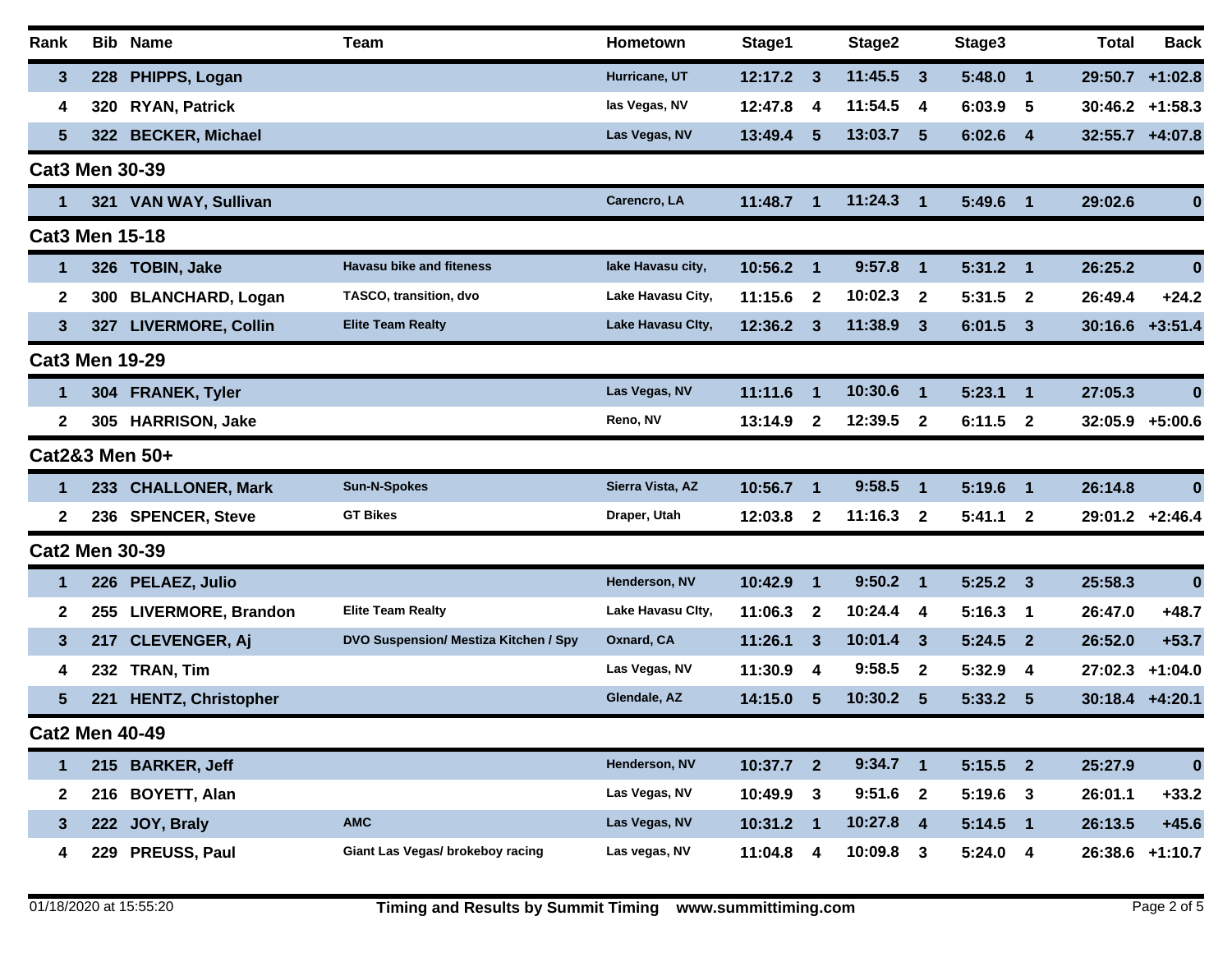| Rank                  |      | <b>Bib Name</b>         | Team                        | Hometown                 | Stage1      |              | Stage2     |                         | Stage3     |                  | <b>Total</b> | <b>Back</b> |
|-----------------------|------|-------------------------|-----------------------------|--------------------------|-------------|--------------|------------|-------------------------|------------|------------------|--------------|-------------|
| <b>Cat2 Men 15-18</b> |      |                         |                             |                          |             |              |            |                         |            |                  |              |             |
|                       |      | 204 HUELSENBECK, Reid   | PuraKai                     | San Diego, CA            | <b>DNS</b>  |              | <b>DNS</b> |                         | <b>DNS</b> |                  | <b>DNS</b>   |             |
| <b>Cat2 Men 19-29</b> |      |                         |                             |                          |             |              |            |                         |            |                  |              |             |
| 1                     | 211  | <b>CAREY, Jordan</b>    |                             | Tempe, AZ                | 10:34.6     | -1           | 9:29.8     | $\overline{\mathbf{1}}$ | 5:11.7     | $\blacksquare$ 1 | 25:16.1      | $\bf{0}$    |
| $\mathbf{2}$          | 247  | STOUT, Dylan            | <b>Southwest Bikes</b>      | Las Vegas, Nevad         | 11:22.7     | $\mathbf{2}$ | 10:49.2    | $\overline{4}$          | 5:39.8     | -4               | 27:51.7      | $+2:35.6$   |
| 3                     | 214  | <b>TIBBITTS, Tyler</b>  | <b>Spartew Rides AZ</b>     | Chandler, AZ             | 11:39.2     | 3            | 10:35.2    | $\overline{\mathbf{2}}$ | 5:37.9     | -3               | 27:52.3      | $+2:36.2$   |
| 4                     |      | 242 POROLI, Alex        | <b>Nevada Cycling</b>       | Reno, Nevada             | 11:58.1     | 4            | 10:47.7    | 3                       | 5:30.3     | $\mathbf{2}$     | 28:16.1      | $+3:00.0$   |
|                       |      | Cat1 Women 40+          |                             |                          |             |              |            |                         |            |                  |              |             |
| 1                     |      | 173 HUNTER, Crista      | <b>All Mountain Cyclery</b> | <b>Blue Diamond, NV</b>  | 13:18.8     | 1            | 11:13.3    | $\blacksquare$          | 5:51.6     | $\blacksquare$   | 30:23.7      | $\bf{0}$    |
|                       |      | <b>Cat1 Women 30-39</b> |                             |                          |             |              |            |                         |            |                  |              |             |
|                       | 151  | <b>KREBS, Kassiopia</b> | <b>MAIN STREET BICYCLES</b> | <b>LAKEPORT, CA</b>      | 13:51.1     | 1            | 13:10.4    | $\blacksquare$ 1        | 6:09.8     | $\blacksquare$   | 33:11.3      | 0           |
|                       |      | eBike Open Women        |                             |                          |             |              |            |                         |            |                  |              |             |
|                       |      | 349 ADAMS, Aubrey       |                             | Joshua Tree, CA          | 16:30.1     | 1            | <b>DNF</b> |                         | 6:24.1     | 1                | <b>DNF</b>   |             |
|                       |      | eBike Open Men          |                             |                          |             |              |            |                         |            |                  |              |             |
| 1                     |      | 350 GOODRICH, Buck      | <b>SOUTHRIDGE USA</b>       | Norco, CA                | 10:13.1     | -1           | 8:41.5     | $\blacktriangleleft$    | 4:39.8     | $\mathbf 1$      | 23:34.4      | $\bf{0}$    |
| Cat1 Men 60+          |      |                         |                             |                          |             |              |            |                         |            |                  |              |             |
| 1                     |      | 132 BONDURANT, Bobby    | <b>Truckercoposse</b>       | <b>Big Bear City, CA</b> | 19:24.3     | 1            | 14:48.8    | -1                      | 7:06.6     | $\blacksquare$   | 41:19.7      | $\bf{0}$    |
| <b>Cat1 Men 40-49</b> |      |                         |                             |                          |             |              |            |                         |            |                  |              |             |
| 1                     | 138  | QUIOCHO, Justus         | all mountain cyclery        | henderson, nv            | 9:59.0      | -1           | 8:26.2     | $\mathbf 1$             | 4:55.5     | $\mathbf 1$      | 23:20.7      | $\bf{0}$    |
| $\mathbf{2}$          | 144. | <b>MULLEN, Jason</b>    | all mountain cylcle         | las vegas, nevada        | 10:39.5     | $\mathbf{2}$ | 9:04.9     | 3                       | 5:02.8     | -2               | 24:47.2      | $+1:26.5$   |
| 3                     | 137  | <b>VILLEGAS, Jose</b>   | jjbicycles                  | tucson, az               | 10:44.4     | 3            | 8:59.6     | $\mathbf{2}$            | 5:10.6     | 3                | 24:54.6      | $+1:33.9$   |
| <b>Cat1 Men 30-39</b> |      |                         |                             |                          |             |              |            |                         |            |                  |              |             |
| $\mathbf{1}$          |      | 124 WINEBRENNER, Joe    |                             | South Jordan, UT         | $10:25.4$ 2 |              | $8:40.8$ 1 |                         | $4:53.7$ 1 |                  | 23:59.9      | $\bf{0}$    |
| $\mathbf{2}$          | 123  | TROY, Jake              |                             | Ogden, UT                | 10:22.5 1   |              | $8:59.2$ 2 |                         | $5:03.6$ 3 |                  | 24:25.3      | $+25.4$     |
| 3                     | 118  | DODD, Jason             | <b>JJ Bicycles</b>          | Tucson, AZ               | $10:36.8$ 3 |              | $9:11.3$ 3 |                         | $5:06.8$ 4 |                  | 24:54.9      | $+55.0$     |
| 4                     | 120  | <b>JUNGBLUTH, Eric</b>  |                             | Tucson, AZ               | 10:54.0 4   |              | $9:29.6$ 4 |                         | $5:07.1$ 5 |                  | 25:30.7      | $+1:30.8$   |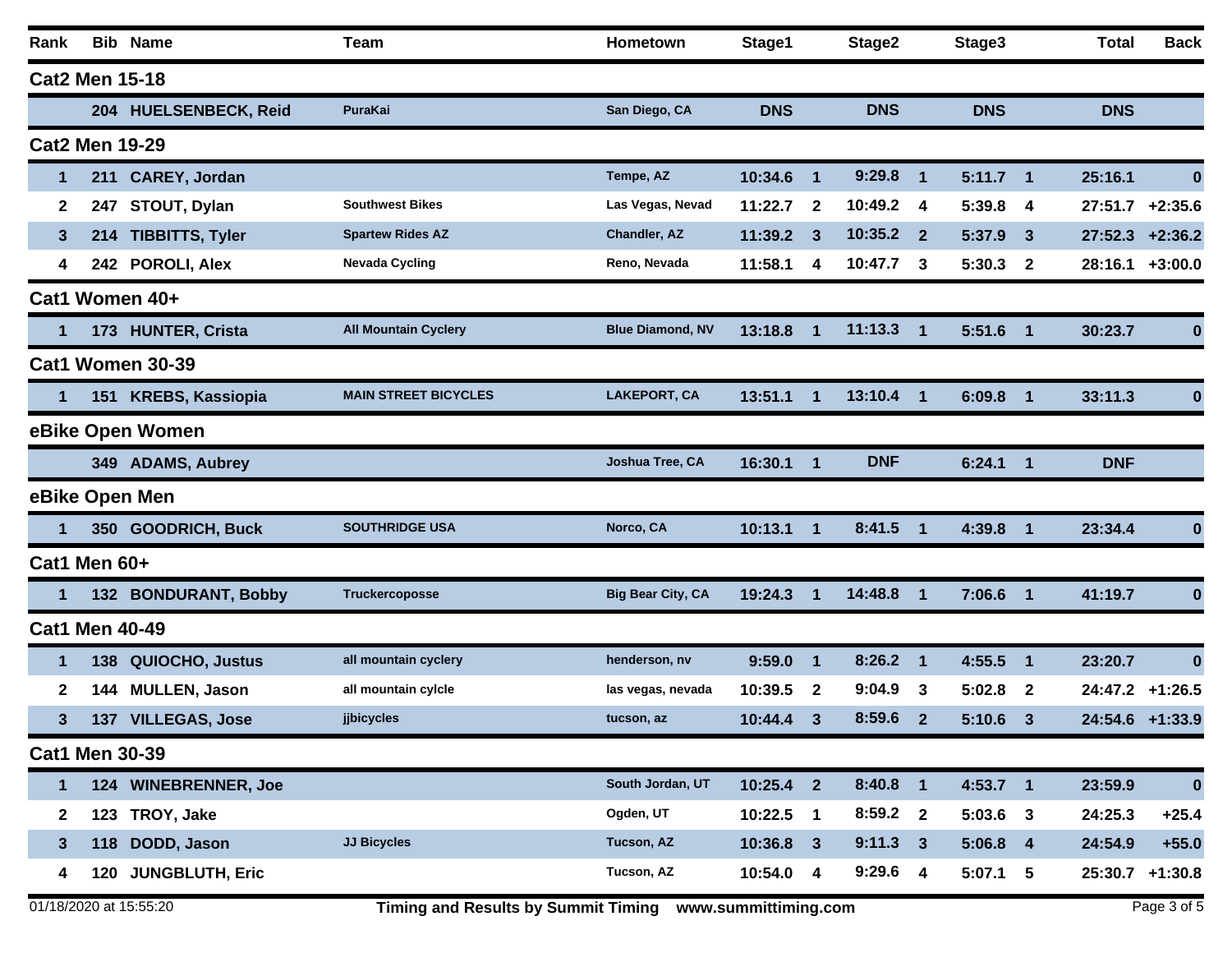| Rank                  |                       | <b>Bib Name</b>           | Team                                          | Hometown                   | Stage1     |                         | Stage2     |                         | Stage3     |                            | <b>Total</b> | <b>Back</b>       |
|-----------------------|-----------------------|---------------------------|-----------------------------------------------|----------------------------|------------|-------------------------|------------|-------------------------|------------|----------------------------|--------------|-------------------|
| $5\phantom{.0}$       |                       | 119 JONDLE, Riley         | <b>Footloose Sports/SMITH Optics/DVO Sus</b>  | <b>MAMMOTH LAKES</b>       | 11:17.5    | $-6$                    | $9:36.7$ 6 |                         | 4:58.7     | $\overline{\mathbf{2}}$    | 25:52.9      | $+1:53.0$         |
| 6                     | 140                   | <b>MORGENSEN, Camron</b>  |                                               | Sandy, Utah                | 11:04.4    | 5                       | 9:39.2     | $\overline{7}$          | 5:14.2     | - 7                        | 25:57.8      | $+1:57.9$         |
| $\mathbf{7}$          |                       | 122 SPERBER, Christopher  |                                               | Newhall, CA                | 11:26.0    | 7                       | 9:32.1     | 5                       | 5:11.4     | - 6                        | 26:09.5      | $+2:09.6$         |
| <b>Cat1 Men 15-18</b> |                       |                           |                                               |                            |            |                         |            |                         |            |                            |              |                   |
| 1                     |                       | 100 COOK, Ryder           | Alchemy Bicycles - Deity Components -         | Henderson, NV              | 9:33.9     | $\mathbf{1}$            | 8:18.8     | $\blacksquare$          | 4:46.9     | $\overline{1}$             | 22:39.6      | $\bf{0}$          |
| 2                     | 107                   | <b>KELLER, Jake</b>       | <b>Pyga DEITY Fasthouse</b>                   | Granite Bay, CA            | 9:43.0     | $\mathbf{2}$            | 8:22.0     | $\mathbf{2}$            | 4:56.2     | - 3                        | 23:01.2      | $+21.6$           |
| $\mathbf{3}$          | 112                   | <b>OCHOA, Timothy</b>     | <b>RaceKraft</b>                              | Sandy, UT                  | 10:03.2    | $\mathbf{3}$            | 8:33.8     | $\mathbf{3}$            | 5:02.8     | $\overline{\mathbf{4}}$    | 23:39.8      | $+1:00.2$         |
| 4                     | 111                   | <b>MARKEWITZ, Julien</b>  | Santa Cruz, Troy Lee, Smith, Maxxis, GU       | Salt Lake City, UT         | 10:07.5    | 4                       | 8:42.9     | $\overline{\mathbf{4}}$ | 4:52.0     | $\overline{\mathbf{2}}$    | 23:42.4      | $+1:02.8$         |
| $5\phantom{.0}$       | 103                   | FISHER, Brandon           | <b>Transition / Fox / Victory Velo</b>        | Auburn, CA                 | 10:49.4    | -6                      | 9:21.4     | 6                       | 5:10.5     | -5                         | 25:21.3      | $+2:41.7$         |
| 6                     | 104                   | <b>FISHER, JT</b>         | <b>Transition / Fox / Victory Velo</b>        | Auburn, CA                 | 10:16.2 5  |                         | 8:51.1     | 5                       | 6:52.1     | - 6                        |              | $25:59.4$ +3:19.8 |
|                       | <b>Cat1 Men 19-29</b> |                           |                                               |                            |            |                         |            |                         |            |                            |              |                   |
| 1                     | 117                   | <b>MILLER, Sawyer</b>     | <b>JJ Bicycles</b>                            | Tucson, AZ                 | 10:17.7 1  |                         | 8:53.3     | $\blacksquare$          | 5:02.5     | $\blacksquare$             | 24:13.5      | $\bf{0}$          |
| $\mathbf{2}$          | 116                   | <b>CHAVEZ, Manny</b>      | <b>SpartanRidesAZ</b>                         | Phoenix, AZ                | 10:31.1    | $\mathbf{2}$            | 9:19.7     | $\overline{2}$          | 5:12.0     | - 3                        | 25:02.8      | $+49.3$           |
| $\mathbf{3}$          | 160                   | DOWNEY, Jacob             |                                               | <b>Torrance, Californi</b> | 11:17.4    | 3                       | 9:26.0     | 3                       | 5:10.9     | -2                         | 25:54.3      | $+1:40.8$         |
|                       |                       | <b>Pro/Open Women</b>     |                                               |                            |            |                         |            |                         |            |                            |              |                   |
| 1                     |                       | 13 WESTERMANN, Lia        | <b>Pivot Cycles/Fasst Co./Rotor Component</b> | Salt Lake City, UT         | 11:21.7    | $\blacksquare$          | 9:38.5     | $\blacksquare$          | 5:17.2     | $\overline{\phantom{a}}$ 2 | 26:17.4      | $\bf{0}$          |
| $\mathbf 2$           |                       | 50 LEGGETT, Alicia        | Ibis/DVO/Maxxis/CushCore/PNW Compon           | Flagstaff, AZ              | 11:32.6    | $\mathbf{2}$            | 10:01.6    | 3                       | 5:15.1     | $\overline{\mathbf{1}}$    | 26:49.3      | $+31.9$           |
| $\mathbf{3}$          |                       | 18 STRAIT, Rachel         | <b>GT</b>                                     | <b>Alpine</b>              | 11:33.5    | $\mathbf{3}$            | 9:58.0     | $\overline{2}$          | 5:31.6     | -5                         | 27:03.1      | $+45.7$           |
| 4                     | 53                    | <b>NAUGHTON, Isabella</b> | <b>LIV Racing</b>                             | Flagstaff, AZ              | 11:35.7    | $\overline{\mathbf{4}}$ | 10:06.6    | $\overline{4}$          | 5:24.5     | 3                          | 27:06.8      | $+49.4$           |
| $5\phantom{.0}$       | 65                    | <b>BINGHAM, Lauren</b>    | Yeti Fox Development Team                     | Sandy, UT                  | 11:45.5    | 6                       | 10:09.5    | 5                       | 5:34.5     | - 6                        | 27:29.5      | $+1:12.1$         |
| 6                     | 54                    | PROPST, Amanda            |                                               | Las Vegas, NV              | 11:36.8    | 5                       | 11:05.8    | 6                       | 5:28.9     | -4                         | 28:11.5      | $+1:54.1$         |
|                       | 15                    | <b>FILLAT, Syra</b>       |                                               | <b>Truckee, CA</b>         | <b>DNS</b> |                         | <b>DNS</b> |                         | <b>DNS</b> |                            | <b>DNS</b>   |                   |
| Pro/Open Men          |                       |                           |                                               |                            |            |                         |            |                         |            |                            |              |                   |
| $\mathbf{1}$          |                       | 7 SERRA, Paul             | Ibis Cycles / DVO Suspension                  | Redwood City, CA           | $9:23.6$ 1 |                         | $7:53.7$ 1 |                         | 4:36.6     | $\blacksquare$             | 21:53.9      | $\bf{0}$          |
| $\mathbf 2$           |                       | 16 PHILLIPS, luke         |                                               | needles, ca                | $9:52.9$ 3 |                         | $8:04.5$ 2 |                         | $4:51.1$ 3 |                            | 22:48.5      | $+54.6$           |
| $\mathbf{3}$          |                       | 4 INGRAM, Jake            | Fasst Company / Fly Racing/ Bike Fix- Int     | Fort smith, AR             | $9:42.2$ 2 |                         | $8:19.5$ 3 |                         | 4:47.6 2   |                            | 22:49.3      | $+55.4$           |
| 4                     |                       | 9 SIMS, Chance            |                                               | Buckeye, AZ                | 10:04.3 4  |                         | $8:24.4$ 5 |                         | $4:52.5$ 4 |                            | 23:21.2      | $+1:27.3$         |